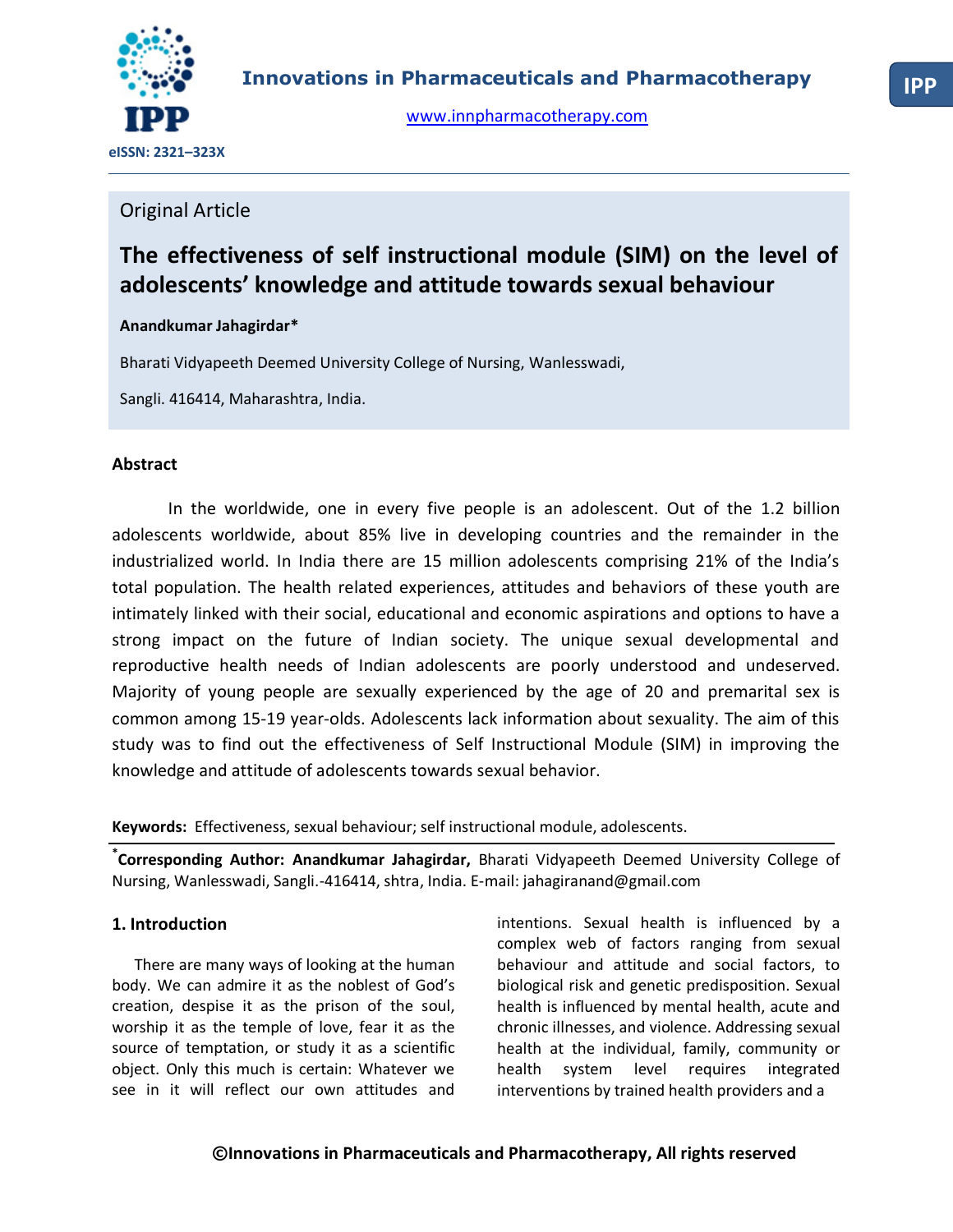**Table1:** Frequency, cumulative frequency, and frequency percentage of pre- and post-test knowledge scores.

|                          | Pre-test                 |                          |           | Post-test                |                          |
|--------------------------|--------------------------|--------------------------|-----------|--------------------------|--------------------------|
| Frequency                | Cumulative<br>frequency  | Cumulative<br>Percentage | Frequency | Cumulative<br>frequency  | Cumulative<br>Percentage |
| 13                       | 13                       | 21.66                    |           | $\overline{\phantom{a}}$ |                          |
| 39                       | 52                       | 86.67                    |           |                          | 1.66                     |
| 8                        | 60                       | 100                      | 26        | 27                       | 45                       |
| $\overline{\phantom{0}}$ | $\overline{\phantom{0}}$ | $\overline{\phantom{0}}$ | 23        | 60                       | 100                      |
|                          |                          |                          |           |                          |                          |

**Table 2:** Frequency, cumulative frequency, and frequency percentage of pre- and post-test attitude scores

| $N = 60$        | Pre-test  |            |            | Post-test                |            |            |
|-----------------|-----------|------------|------------|--------------------------|------------|------------|
| <b>Attitude</b> | Frequency | Cumulative | Cumulative | Frequency                | Cumulative | Cumulative |
| <b>Score</b>    |           | frequency  | Percentage |                          | frequency  | Percentage |
| 46-50           | 3         | 3          | 5          | $\overline{\phantom{a}}$ |            |            |
| 51-55           | 11        | 14         | 23.33      | $\mathbf{1}$             |            | 1.7        |
| 56-60           | 22        | 36         | 60         | 17                       | 17         | 30         |
| 61-65           | 16        | 52         | 86.67      | 21                       | 39         | 65         |
| 66-70           | 7         | 59         | 98.33      | 14                       | 53         | 88.3       |
| 71-75           | 1         | 60         | 100        | 6                        | 59         | 98.3       |
| 76-80           |           |            |            | 1                        | 60         | 100        |

**Hypothesis:** Both the hypothesis tested at 0.05 level of significance.

**H1**- The mean post-test knowledge score of adolescents completing the SIM will be significantly higher than the mean pre-test knowledge score.

**H2-**The mean post-test attitude score of adolescents completing the SIM will be significantly higher than the mean pre-test attitude score*.*

The data in table 2 shows that the mean post test knowledge scores  $(X2 = 20.41)$  is apparently higher than the mean pre test score  $(X1 = 12.58)$ . It indicates that there is an increase in post test knowledge scores and it may be due to the effectiveness of SIM.

functioning referral system [4]. Human sexuality has intricate meaning for both individuals and societies. It is a complex mixture of biological response, psychological meaning and societal/cultural overlays. It is only in recent years that sexuality has been studied in a scientific way by sociologists who seek to report and analyze current sexual behaviour.

#### **2. Materials and Methods**

**Pilot study**

The reliability of the instrument was established by administering the tool to six adolescents. The coefficient of internal consistency was computed for the structured knowledge and attitude questionnaire using split half technique. The reliability of the test was found out using Karl Pearson's product moment correlation formula. The reliability coefficient obtained was 0.93 which indicated that the tool was reliable. The purpose of the pilot study was to find the feasibility of the study, and finalise the plan for analysis. The pilot study was conducted in a selected college at Mangalore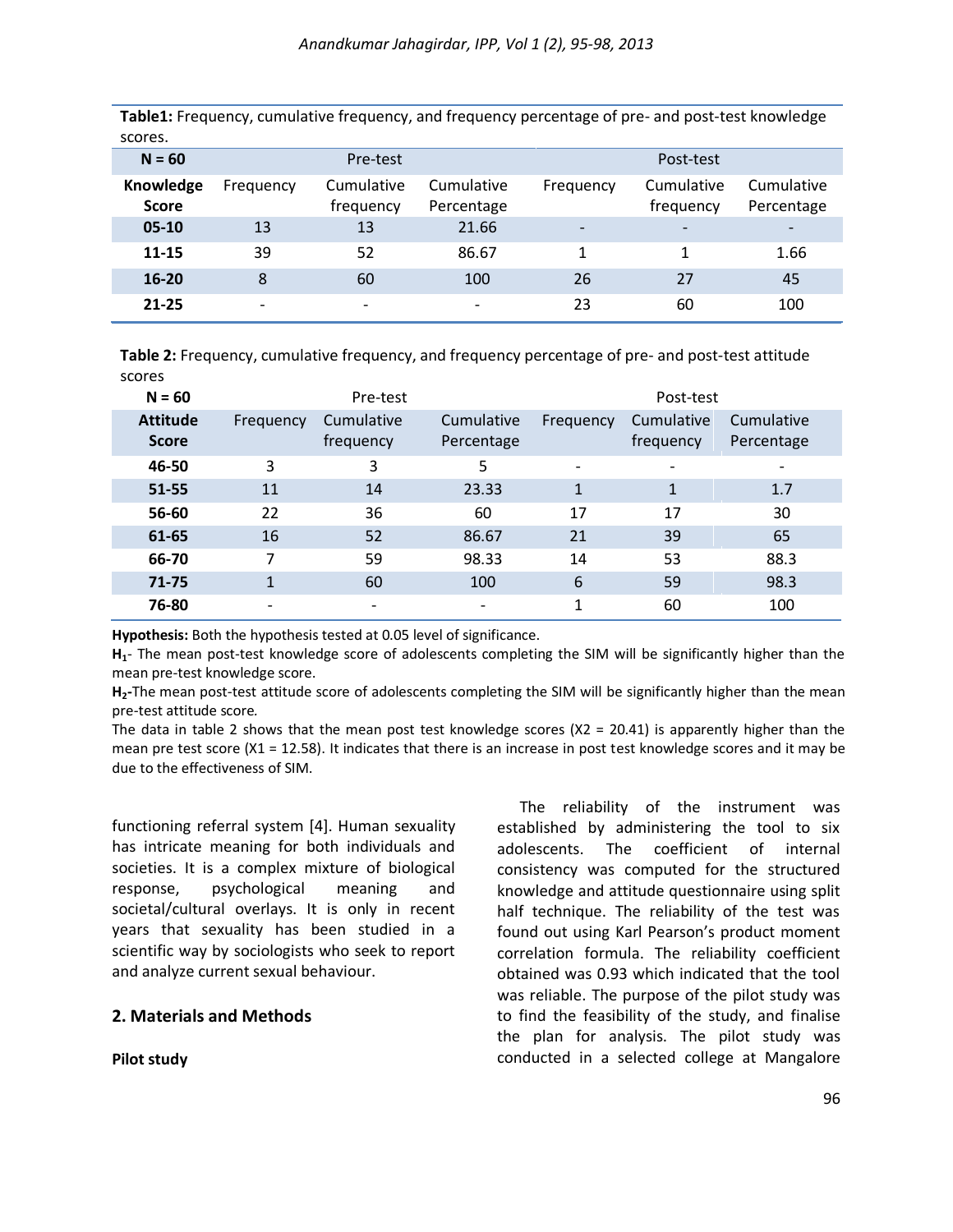from 2-7-2008 to 9-7-2008. The study was conducted on 10 college students after obtaining permission from the concerned authority. It was conducted in a similar way as the final data collection. The purpose of the study was explained to them and informed consent was obtained. Confidentiality was assured to all the subjects. On the first day, the pre-test was conducted after which the SIM was administered. The subjects took 30 minutes to complete the questionnaire. The post-test was conducted on the  $7<sup>th</sup>$  day using the same questionnaire. The data collected was analysed using descriptive and inferential statistics. The pilot study results showed that the mean posttest knowledge and attitude scores were higher than the mean pre-test knowledge and attitude scores. Tool was found feasible and no modifications were made.

| <b>Table 3:</b> Mean median, standard deviation and<br>mean % of pre and post test knowledge scores of<br>adolescents. |                   |        |                       |           |
|------------------------------------------------------------------------------------------------------------------------|-------------------|--------|-----------------------|-----------|
| Area                                                                                                                   | Mean              | Median | Standard<br>Deviation | Mean<br>℅ |
| Pre<br>test                                                                                                            | 12.58             | 13     | 2.714                 | 52.41     |
| Post<br>test                                                                                                           | 20.41             | 21     | 1.464                 | 85.04     |
|                                                                                                                        | Maximum score =24 |        |                       |           |
| The data in table 3 shows that the mean post test                                                                      |                   |        |                       |           |

attitude score (X2 =63.91) is apparently higher than the mean pre test score  $(X1 = 59.91)$ . It indicates that there is an increase in post test attitude scores and it may be due to the effectiveness of SIM.

In view of accomplishing the objectives, a evaluative research approach was selected to find the success of Self Instructional Module in increasing the knowledge & modifying the attitude of adolescents' towards sexual behaviour. The research design adopted for this study is one group pre-test, post-test design 60 adolescents' were selected for the study. Convenience sampling technique was used to select the sample. The tool developed for the

study consisted of closed-ended questionnaire on knowledge and attitude of adolescents' towards sexual behavior. The reliability of the test was found out using Karl Pearson's product moment correlation formula. The reliability coefficient obtained was 0.93 which indicated that the tool was reliable. The pre-test was carried out to assess the knowledge & attitude of adolescents' towards sexual behaviour. Then subjects were exposed to self instructional module. The post test was conducted on  $8<sup>th</sup>$  day following the pre-test. The data was analysed in terms of both descriptive and inferential statistics. Demographic Performa was analysed by frequency and percentage. Effectiveness of self instructional module was analyzed by paired t- test. The association between pre-test knowledge score and selected demographic variables was analyzed by chi-square test. The permission of ethical committee was taken before conducting the study.

#### **3. Results and Discussion**

The data in table depicts the Frequency, cumulative frequency, and frequency percentage of pre- and post-test knowledge scores

**Section I**: Sample characteristics Age distribution of the sample showed that 43.3% were in the age group of 15-17 years and 56.7% were in the age group of 17-19 years. Among the respondents, 48.3% were male and 51.7% were female.

#### **Part II: Knowledge and attitude scores of adolescents towards sexual behaviour:**

Data collected prior to the administration of SIM reflected that most of the adolescents lacked in knowledge and had unfavourable attitude towards sexual behaviour. The pre-test score showed that majority of the subjects had moderate knowledge regarding sex education (86.6%; range of score: 9-16) and 6.6% each had good (range of score: 17-24) and poor (range of score: 1-8) knowledge. The mean pre-test score was 12.58.